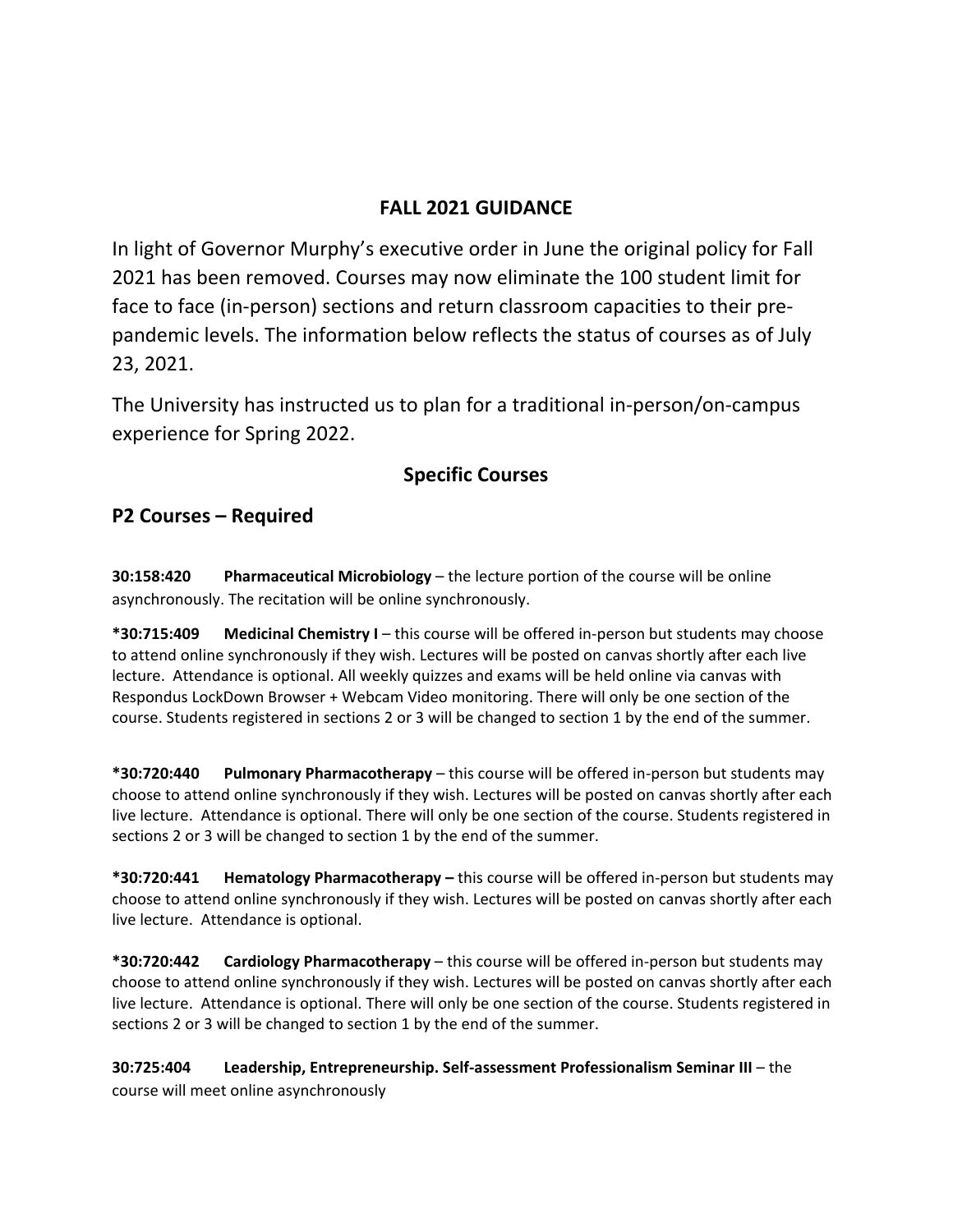**30:725:432 Integrated Pharmacotherapy Assessment Skills Series II** – the course will meet online with a mix of synchronous and asynchronous.

**\*30:725:470 Medical Literature Evaluation & Application** ‐ this course will be offered in‐person but students may choose to attend online synchronously if they wish.

#### **P2 Courses – Electives**

**30:158:409 Pharmacogenomics And Precision Medicine Pharmacy** – the course will meet in person with appropriate social distancing and mask required.

**\*30:725:350 Motivating Change As A Health Ambassador For Diabetes Mellitus ‐** course will meet online and will be a mix of synchronous and asynchronous lectures. In addition, in person hands on activities will take place on specified dates following appropriate precautions.

**30:720:301 Introduction To Research ‐** the course will meet in person with appropriate social distancing and mask required.

**\*30:725:428 Hospital Pharmacy Practice Management ‐** course will meet online and will be a mix of synchronous and asynchronous lectures. In addition, in person hands-on activities may take place on specified dates following appropriate precautions. Students not local will participate via zoom for the in person hands‐on activities.

**30:725:427 Community Pharmacy Practice Management** ‐ the course will meet in person with appropriate social distancing and mask required.

**30:715:451 Research Techniques In Medicinal Chemistry –** the course will meet in person with appropriate social distancing and mask required.

**30:725:341 Economic Modeling Of Pharmaceuticals And Other Health Interventions** – the course will meet online synchronously

**31:725:583 Pharmaceutical Marketing** ‐ the course will meet in person with appropriate social distancing and mask required.

\* Plan modified in light of change in status.